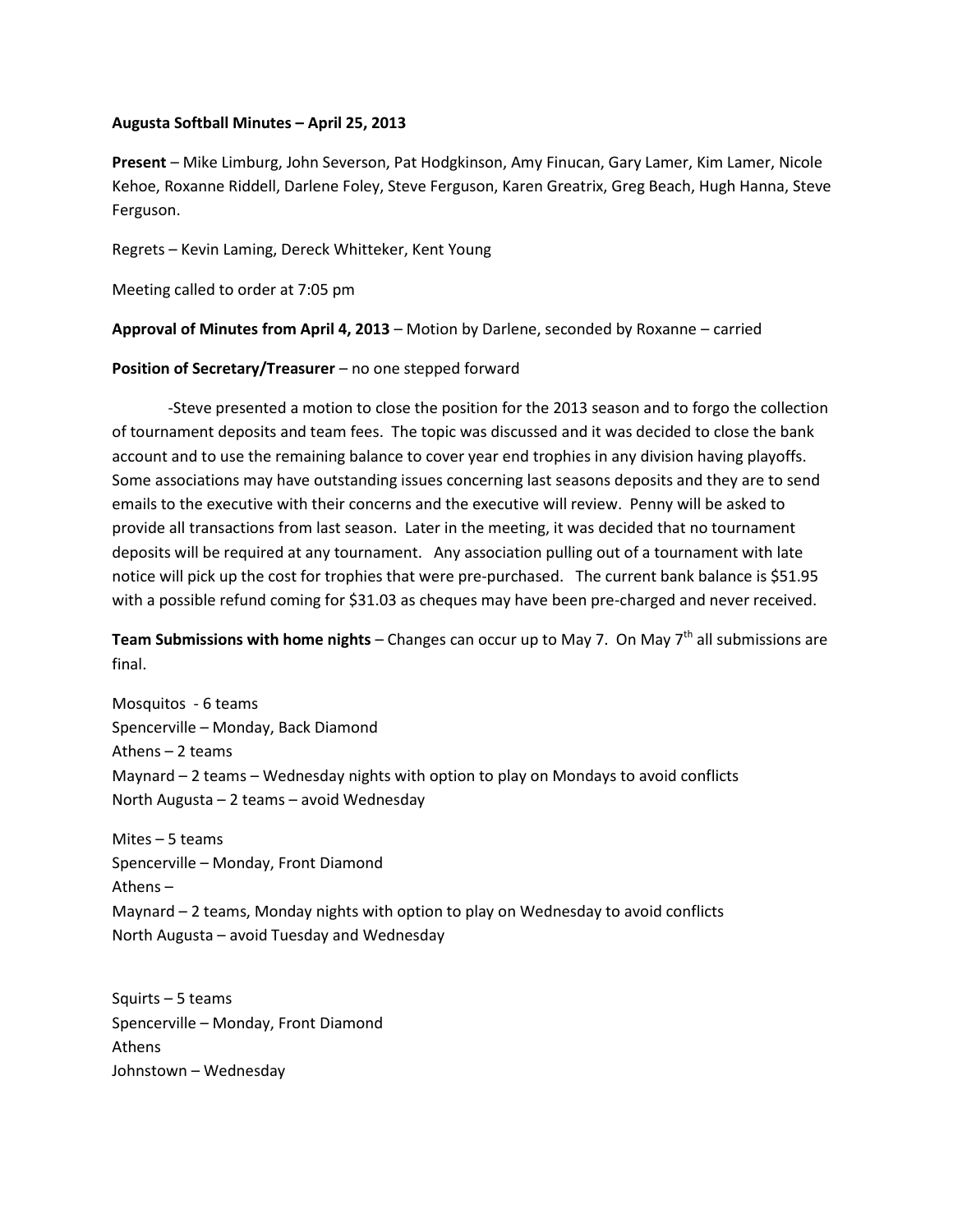North Augusta Lyn Peewee Girls – 3 teams North Augusta Lyn -2 teams Peewee Boys – 7 teams Spencerville – Tuesday, Back Diamond Athens Johnstown - Thursday Maynard – Monday/Wednesday North Augusta - Monday  $Lyn - 2$  teams Bantam Girls – 7 teams Cardinal – Monday Athens Maynard – Thursday North Augusta – Wednesday  $Lyn - 2$  teams Riverside Bantam Boys – 5 teams Athens Johnstown – 2 teams – Tuesday Smiths Falls – Wednesday / Tuesday Lyn Midget Girls – 7 teams Athens Domville – Tuesdays/Monday Maynard - Tuesday North Augusta - Tuesday Lyn Williamsburg - Monday Morrisburg Midget Boys –6 temas - avoid Thursday due to men's league Athens Domville – Wednesday Maynard – Monday Smiths Falls – Tuesday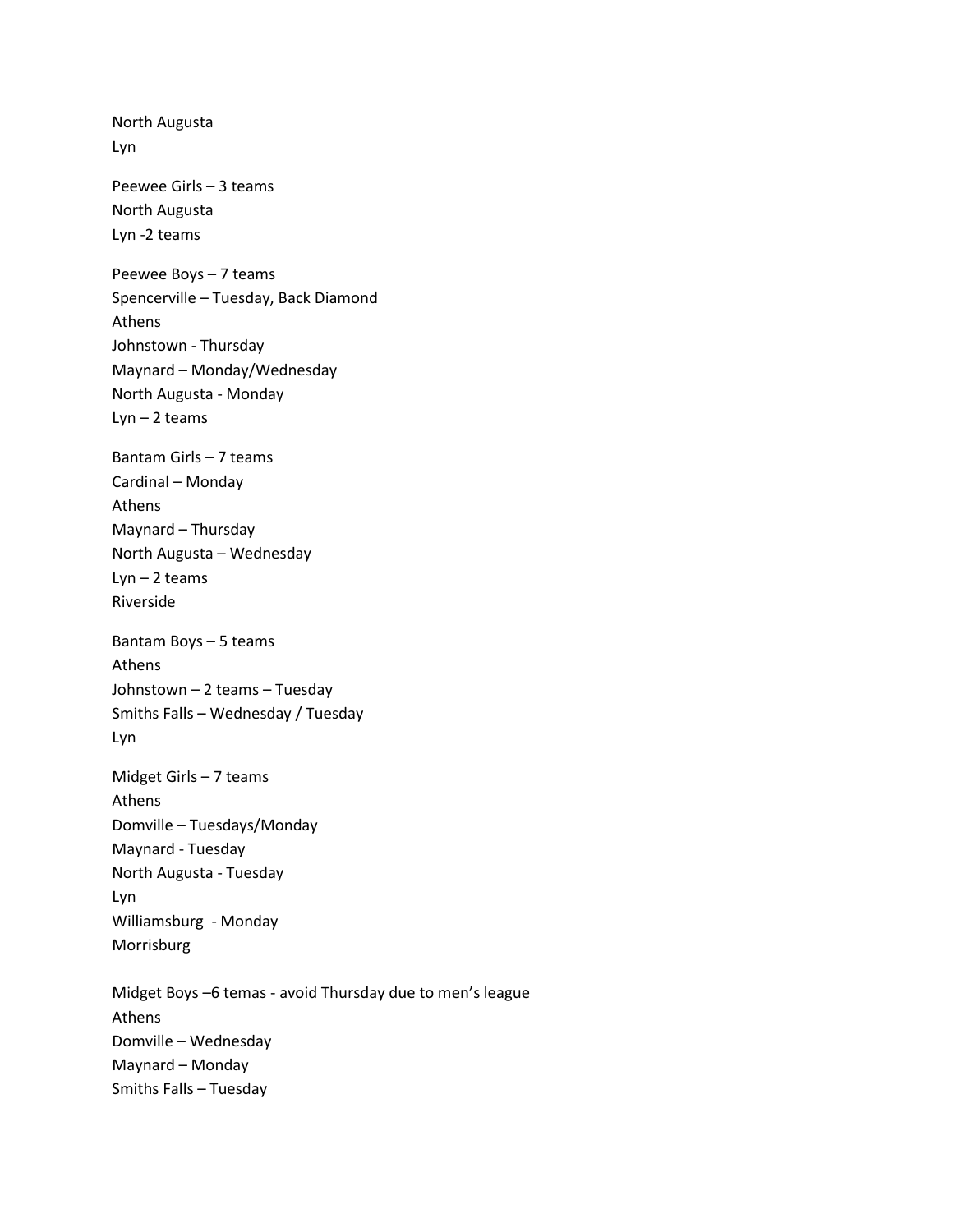North Augusta – Monday Lyn

All Associations must have final submissions confirmed by May  $7<sup>th</sup>$ . Any associations that do not show home nights in the minutes are asked to submit them to [scores@augustasoftball.com](mailto:scores@augustasoftball.com) as soon as possible.

**Overage Requests** – names will be circulated directly to reps and coaches at May 16<sup>th</sup> meeting or can be requested by emailing [scores@augustasoftball.com.](mailto:scores@augustasoftball.com) Minutes are posted on a public website and kids playing down may not wished to be posted.

Spencerville – peewee girl playing squirt

Athens – peewee boy playing squirt

North Augusta – bantam boy playing peewee, Jr. playing Midget Boys with pitching restriction removed Lyn – 5 Midget Girils playing bantam girls, split equally between the two bantam teams All other requests need to be presented on May 16

Tournaments / Dates / Format – a draw was held for all midseason and year end tournaments. Dates of midseason and yearend tournaments will be finalized on May 16. Yearend Playoff and Tournament formats will be finalized on May 16.

Midseason Tournaments Mosquito/Mite – North Augusta Squirts – Athens Peewee Girls – North Augusta Peewee Boys – Spencerville Bantam Girls – Lyn Bantam Boys – Johnstown Midget Girls – Williamsburg Midget Boys – North Augusta

Year End Tournaments / Playoffs Mosquito/Mite – North Augusta Squirts – Athens Peewee Girls – Format (tournament or playoffs) Deferred to May 16 Peewee Boys – Tournament - Johnstown Bantam Boys – Format (tournament or playoffs) Deferred to May 16 Midget Girls – Tournament – Lyn Midget Boys – Playoffs

**Rule Changes** from previous meeting still need to be posted on website. Player affiliation is the only major change affecting Augusta Softball. The topic was discussed with a motion from North Augusta of allowing girls from a girls team to affiliate on boys teams in the same age division. After much discussion, the motion was withdrawn. Stepping out of the batters box and the safety base were